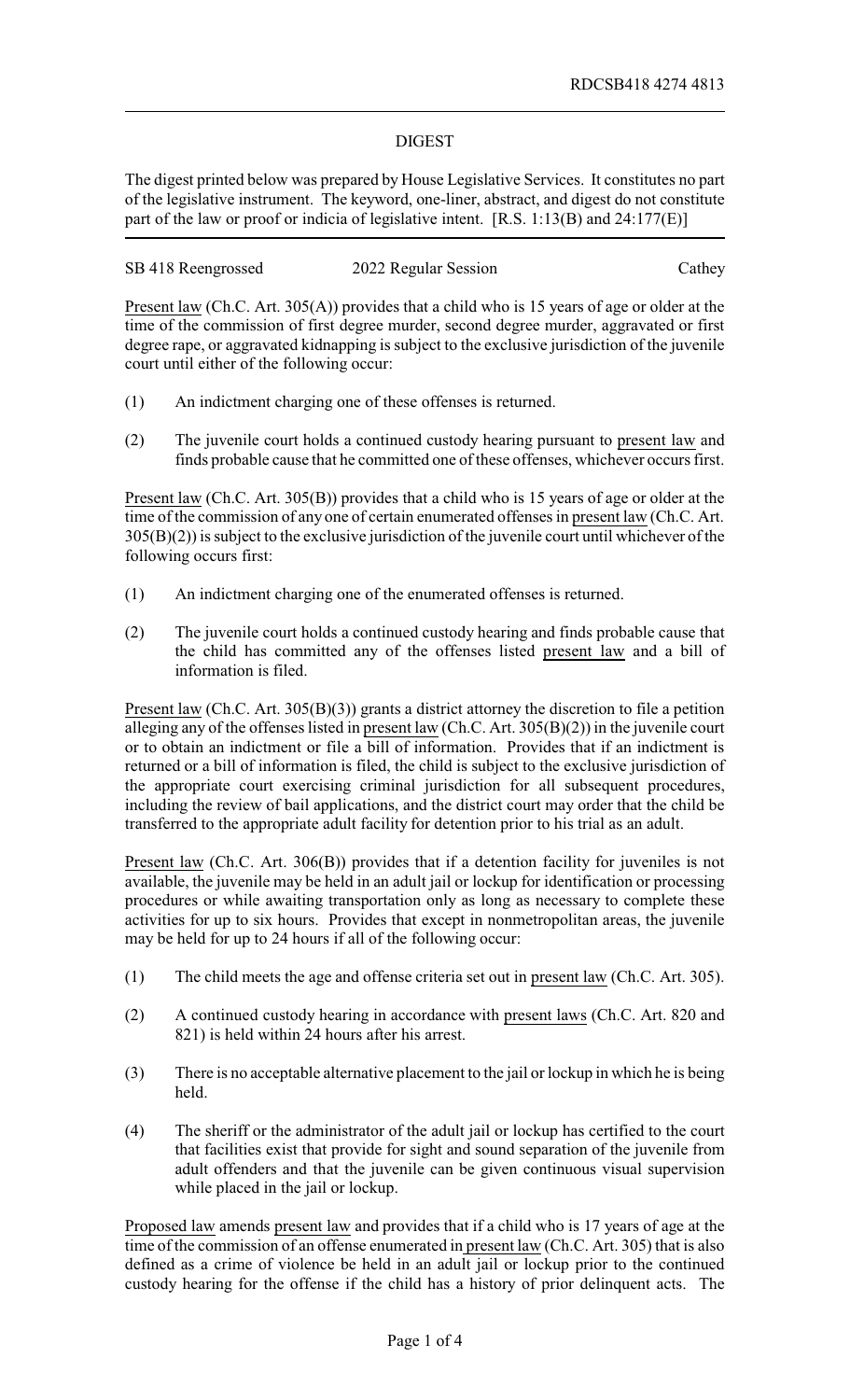continued custody hearing provided for in present law should be held within 24 hours after his arrest.

Present law (Ch.C. Art. 306(C)) provides that if an indictment has not been returned, a bill of information filed, or a continued custody hearing not held within 24 hours, the child held in an adult jail or lockup in a nonmetropolitan area shall be released or removed to a juvenile detention facility.

Present law (Ch.C. Art. 306(D)) provides that if, at the conclusion of the continued custody hearing, the court determines that the child meets the age requirements and that there is probable cause that the child has committed one of the offenses enumerated in present law, the court shall order him held for trial as an adult for the appropriate court of criminal jurisdiction.

Present law authorizes the appropriate court of criminal jurisdiction to order that the child be held in any facility used for the pretrial detention of accused adults and the child shall apply to the appropriate court for a preliminary hearing, bail, and for any other rights to which he may be entitled under the Code of Criminal Procedure.

Proposed law amends present law and provides that if the child is 17 years of age and the court determines at the continued custody hearing that there is both probable cause that the child has committed one of the offenses enumerated in present law (Ch.C. Art. 305) that is also a crime of violence and that it is in the interest of justice that the child be held in the appropriate adult facility for detention prior to his trial as an adult, then the court shall do one of the following:

- (1) If the child is being held in an adult jail or lockup, the child shall continue to be held in the adult facility for detention prior to his trial as an adult.
- (2) If the child has been detained in a juvenile detention facility prior to the finding of probable cause by the court, the court shall order the child transferred to the appropriate adult facility for detention prior to his trial as an adult.

Proposed law provides that when the child is being held in an adult facility for detention prior to his trial, the appropriate court shall review no less than every 30 days prior to the child becoming 18 years of age whether the interest of justice continues to be served by the child being detained in an adult facility. Provides that the child shall not be held in an adult facility beyond 180 days unless the court determines there is good cause.

Proposed law provides that if the court determines there is probable cause that the child has committed one of the offenses enumerated in present law (Ch.C. Art. 305) and the child is not already being detained in an adult facility, the appropriate court may thereafter order that the child be held in any facility used for the pretrial detention of accused adults and the child shall apply to the appropriate court of criminal jurisdiction for a preliminary hearing, bail, and for any other rights to which he may be entitled under present law.

Present law (Ch.C. Art. 821(E)) provides that if probable cause has been demonstrated, the court may release the child. The court may also require bail or other security pursuant to present law if the court finds that such is necessary to secure the child's appearance for subsequent hearings.

Proposed law amends present law and provides that if probable cause has been demonstrated that a 17 year old child committed any offense enumerated in present law that is also defined as a crime of violence, the court shall determine whether it is in the interest of justice for the child to be transferred to the appropriate adult facility for detention prior to his trial as an adult. In making this determination, the court shall consider the following:

- (1) The age of the child.
- (2) The physical and mental maturity of the child.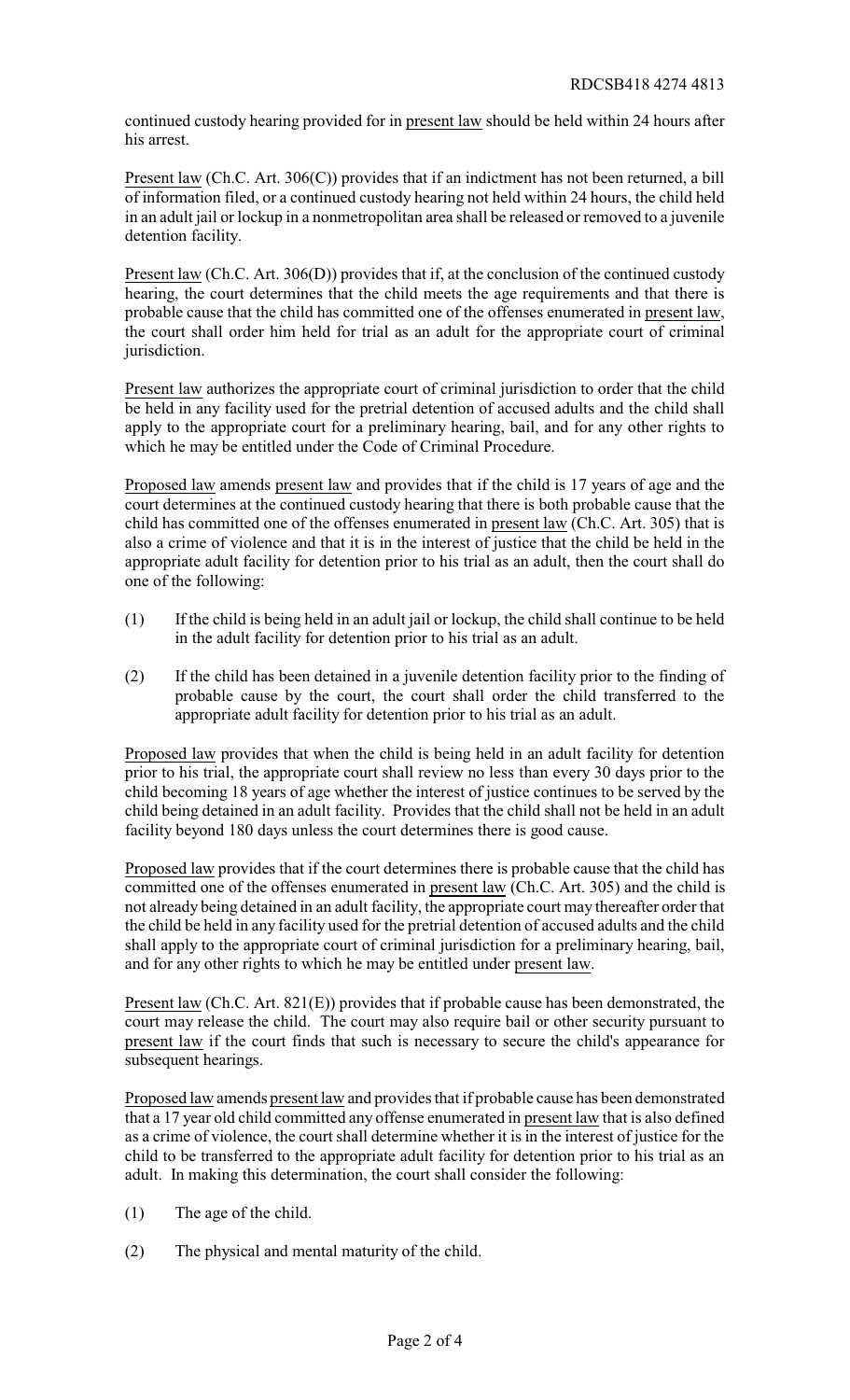- (3) The present mental state of the child, including whether the child presents an imminent risk of harm to himself.
- (4) The nature and circumstances of the alleged offense.
- (5) The child's history of prior delinquent acts.
- (6) The ability of the available adult and juvenile detention facilities to meet the specific needs of the child and to protect the safety of the public and other detained children.
- (7) Any relevant factors the court deems appropriate.

Present law (Ch.C. Art. 862) provides that in order for a motion to transfer a child to be granted, the burden shall be upon the state to prove all of the following:

- (1) Probable cause exists that the child meets the requirements of present law.
- (2) By clear and convincing proof, there is no substantial opportunity for the child's rehabilitation through facilities available to the court, based upon the following criteria:
	- (a) The age, maturity, both mental and physical, and sophistication of the child.
	- (b) The nature and seriousness of the alleged offense to the community and whether the protection of the community requires transfer.
	- (c) The child's prior acts of delinquency, if any, and their nature and seriousness.
	- (d) Past efforts at rehabilitation and treatment, if any, and the child's response.
	- (e) Whether the child's behavior might be related to physical or mental problems.
	- (f) Techniques, programs, personnel, and facilities available to the juvenile court which might be competent to deal with the child's particular problems.

Proposed law requires that if a transfer is granted for an offense enumerated in present law, the court also determine whether the interest of justice is served for the child to be transferred to the appropriate adult facility for detention prior to his trial as an adult. In making this determination, the court shall consider the following:

- (1) The age of the child.
- (2) The physical and mental maturity of the child.
- (3) The present mental state of the child, including whether the child presents an imminent risk of harm to himself.
- (4) The nature and circumstances of the alleged offense.
- (5) The child's history of prior delinquent acts.
- (6) The ability of the available adult and juvenile detention facilities to meet the specific needs of the child and to protect the safety of the public and other detained children.
- (7) Any other relevant factors the court deems appropriate.

Effective upon signature of governor or lapse of time for gubernatorial action.

(Amends Ch.C. Art. 305(A)(2), and (B)(4), 306(B), (C), and (D), 821(E), 862(A), and 864(B))